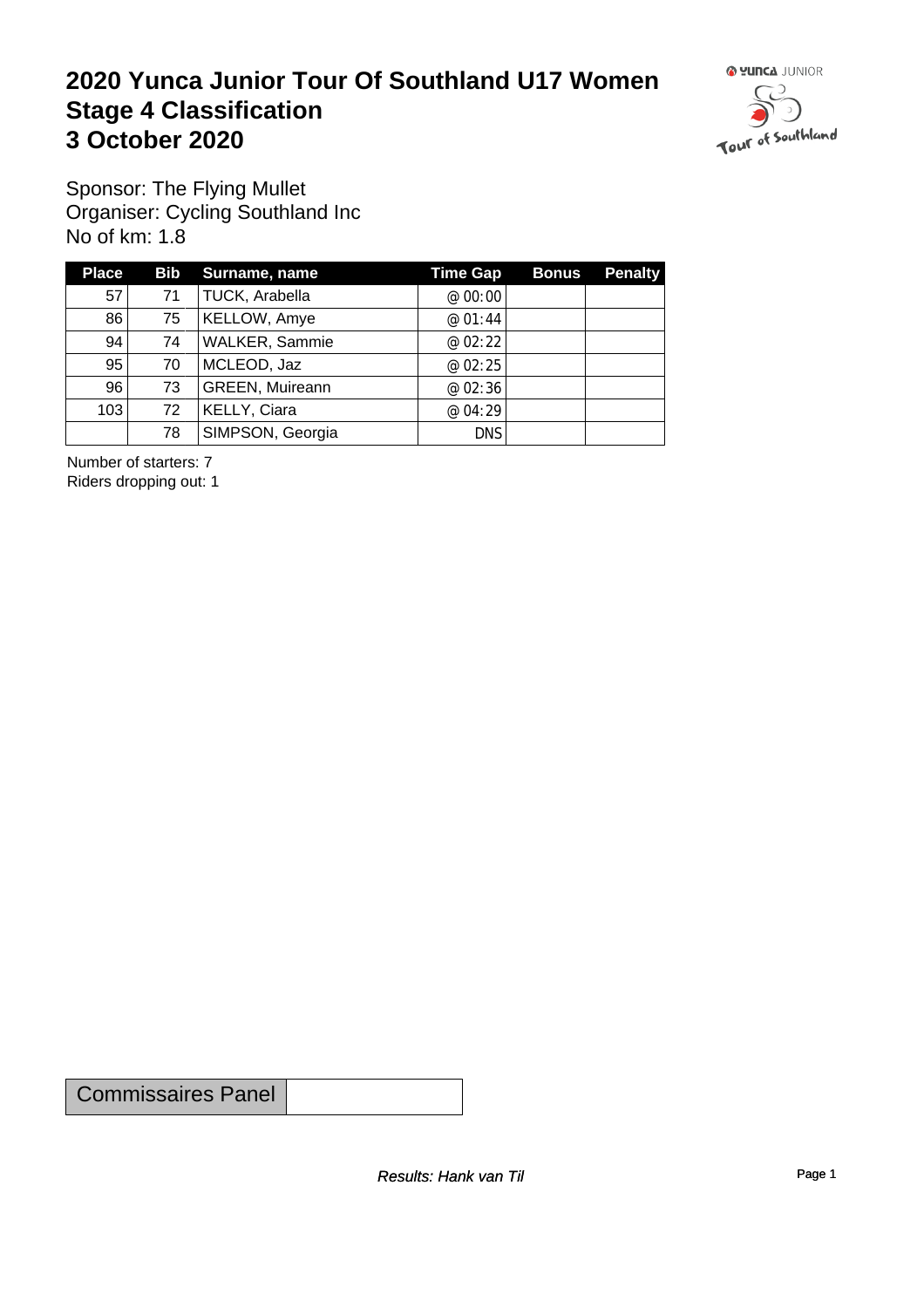### **2020 Yunca Junior Tour Of Southland U17 Women General Classification (Stage 4)**<br> **3 October 2020 3 October 2020**



Organiser: Cycling Southland Inc

| <b>Place</b> |    | <b>Bib</b> Surname, name | <b>Time Gap</b> |
|--------------|----|--------------------------|-----------------|
|              | 71 | TUCK, Arabella           | 3:31:13         |
|              | 75 | KELLOW, Amye             | @ 18:47         |
| 3            | 70 | MCLEOD, Jaz              | @ 25:05         |
|              | 74 | <b>WALKER, Sammie</b>    | @27:37          |
| 5            | 73 | <b>GREEN, Muireann</b>   | @ 41:55         |
| 6            | 72 | <b>KELLY, Ciara</b>      | @ 46:30         |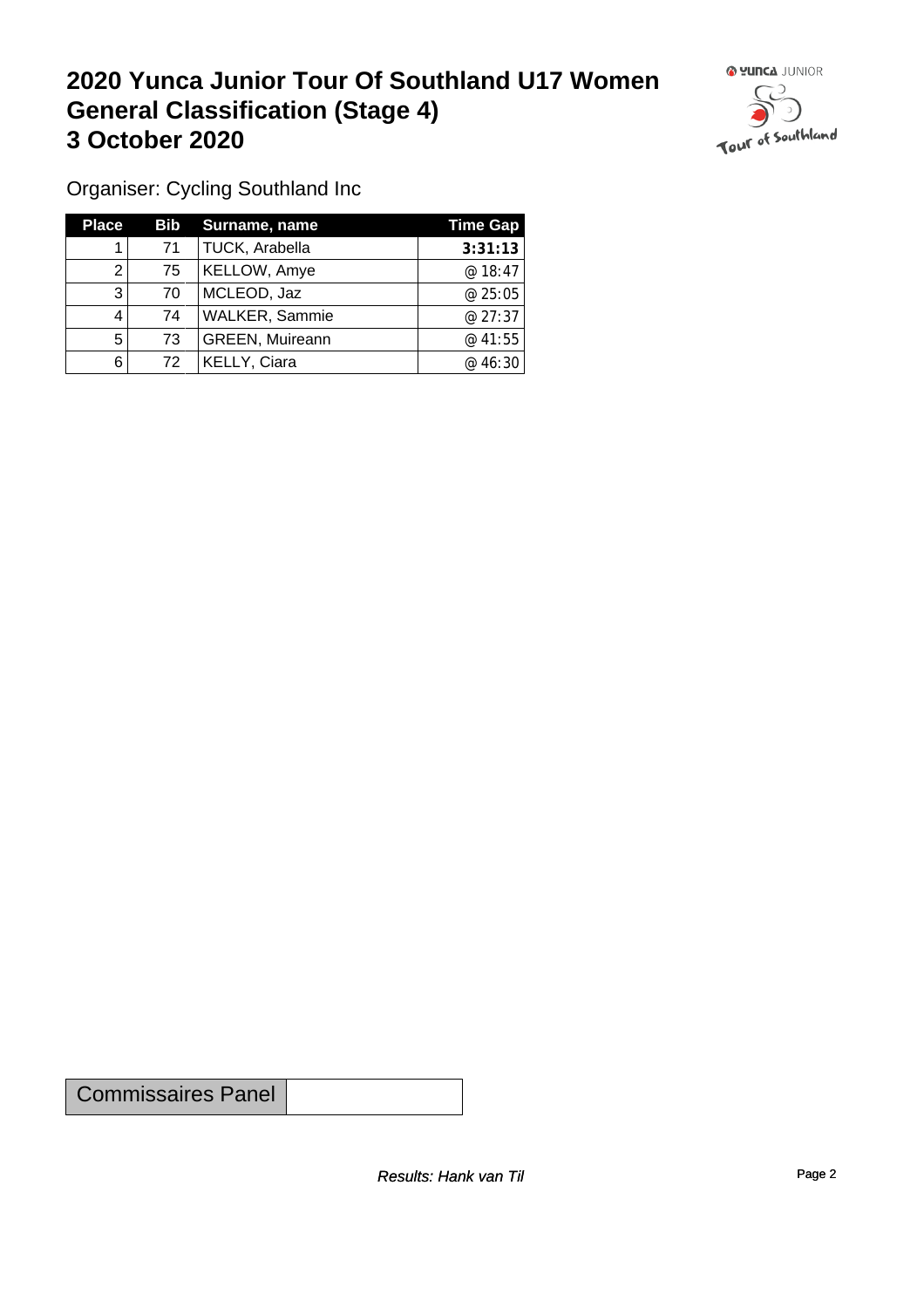# **2020 Yunca Junior Tour Of Southland U17 Women Sprint Classification (Stage 4) 3 October 2020**



Organiser: Cycling Southland Inc

| <b>Place</b> |    | Bib Surname, name | <b>Points</b> |
|--------------|----|-------------------|---------------|
|              | 71 | TUCK, Arabella    |               |
|              | 72 | KELLY, Ciara      |               |
| 3            | 73 | GREEN, Muireann   |               |
| 4            | 75 | KELLOW, Amye      |               |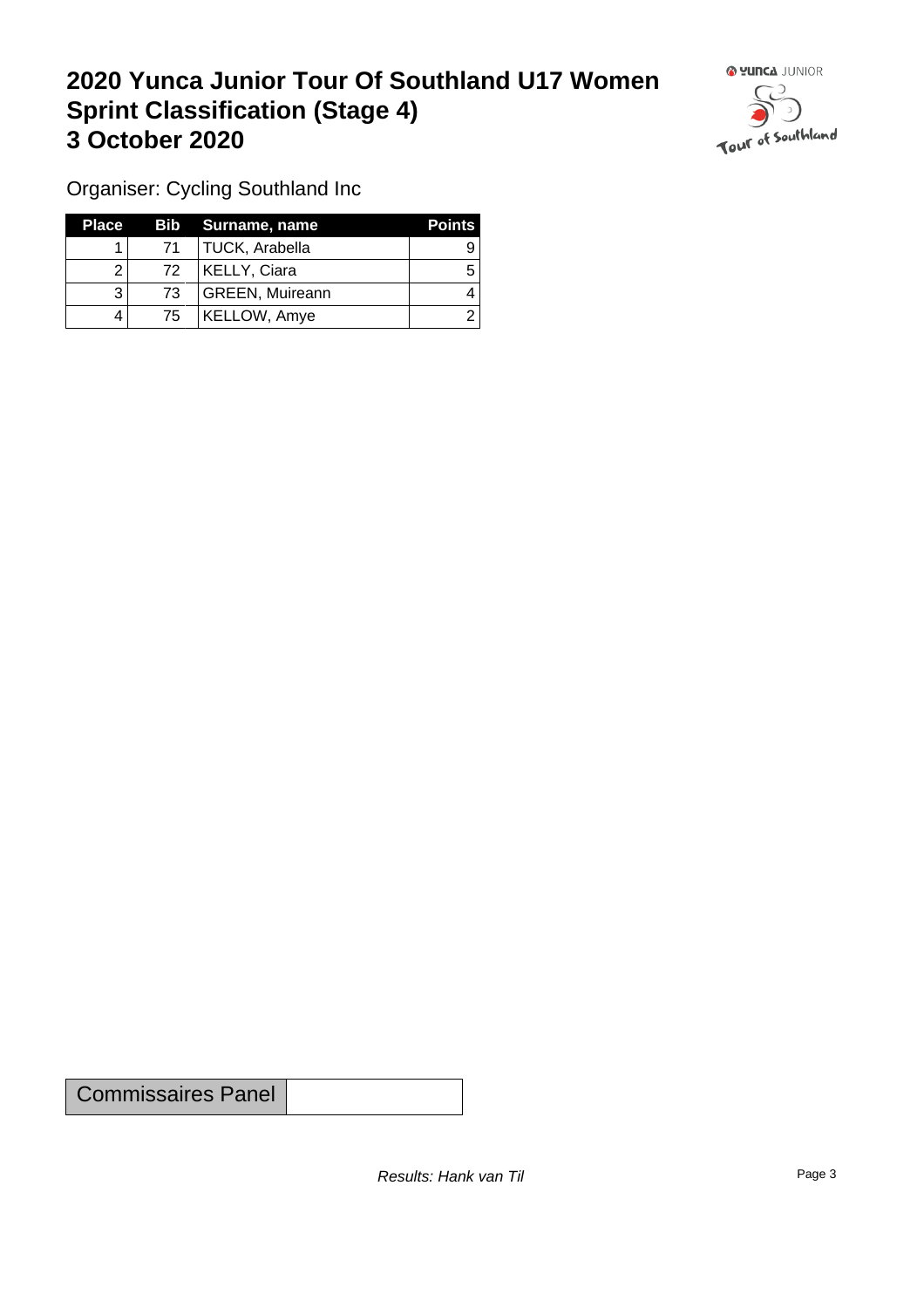# **2020 Yunca Junior Tour Of Southland U17 Women KOM Classification (Stage 4) 3 October 2020 1999 <b>1999 1999 1999 1999 1999 1999 1999 1999 1999 1999 1999 1999 1999 1999 1999 1999 1999 1999 1999 1999 1999 1999 1999 1999 1999 1999 1999 1999 19**



Organiser: Cycling Southland Inc

| Place |              | Bib Surname, name | <b>Points</b> |
|-------|--------------|-------------------|---------------|
|       | 71           | TUCK, Arabella    | 12            |
|       | $75^{\circ}$ | KELLOW, Amye      |               |
|       | 70           | MCLEOD, Jaz       |               |
| 4     | 74           | WALKER, Sammie    |               |